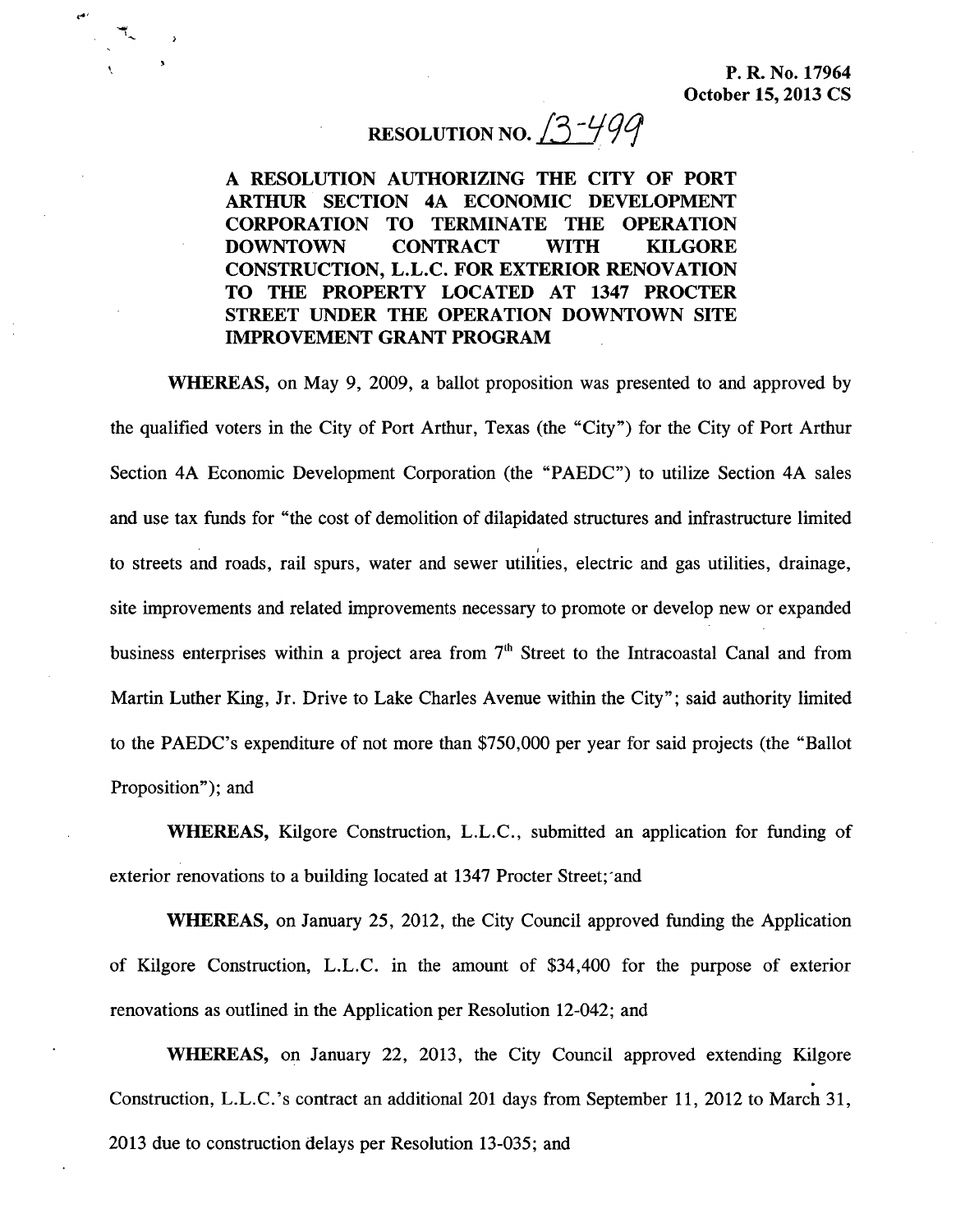WHEREAS, on October 14, 2013 at its regular Board Meeting, the PAEDC approved <sup>2</sup> WHEREAS, on October 14, 2013 at its regular Board Meeting, the PAEDC approved<br>terminating the Operation Downtown Contract with Kilgore Construction, L.L.C. due to no progression on the incomplete project

NOW, THEREFORE, BE IT RESOLVED BY THE CITY COUNCIL OF THE CITY OF PORT ARTHUR

Section 1. That the facts and opinions in the preamble are true and correct.

Section 2. That the PAEDC is hereby authorized to terminate the Operation Downtown Contract with Kilgore Construction, L.L.C. due to no progression on the incomplete project

Section 3. That a copy of this Resolution shall be spread upon the Minutes of the City Council

**READ, ADOPTED AND APPROVED** on this  $\mathcal{H}^{\mathcal{D}}$  day of  $\bigcirc \mathcal{W}$  A.D., 2013.

at a Meeting of the City Council of the City of Port Arthur, Texas, by the following vote

AYES: Mayor *Prince* incil<br>YOL<br>, S Ba 1em Councilmembers

NOES D

Minier<br>Prince, May

Deloris "Bobbie" Prince, Mayor

ATTEST Stor Bella

Sherri Bellard, City Secretary

J

y.